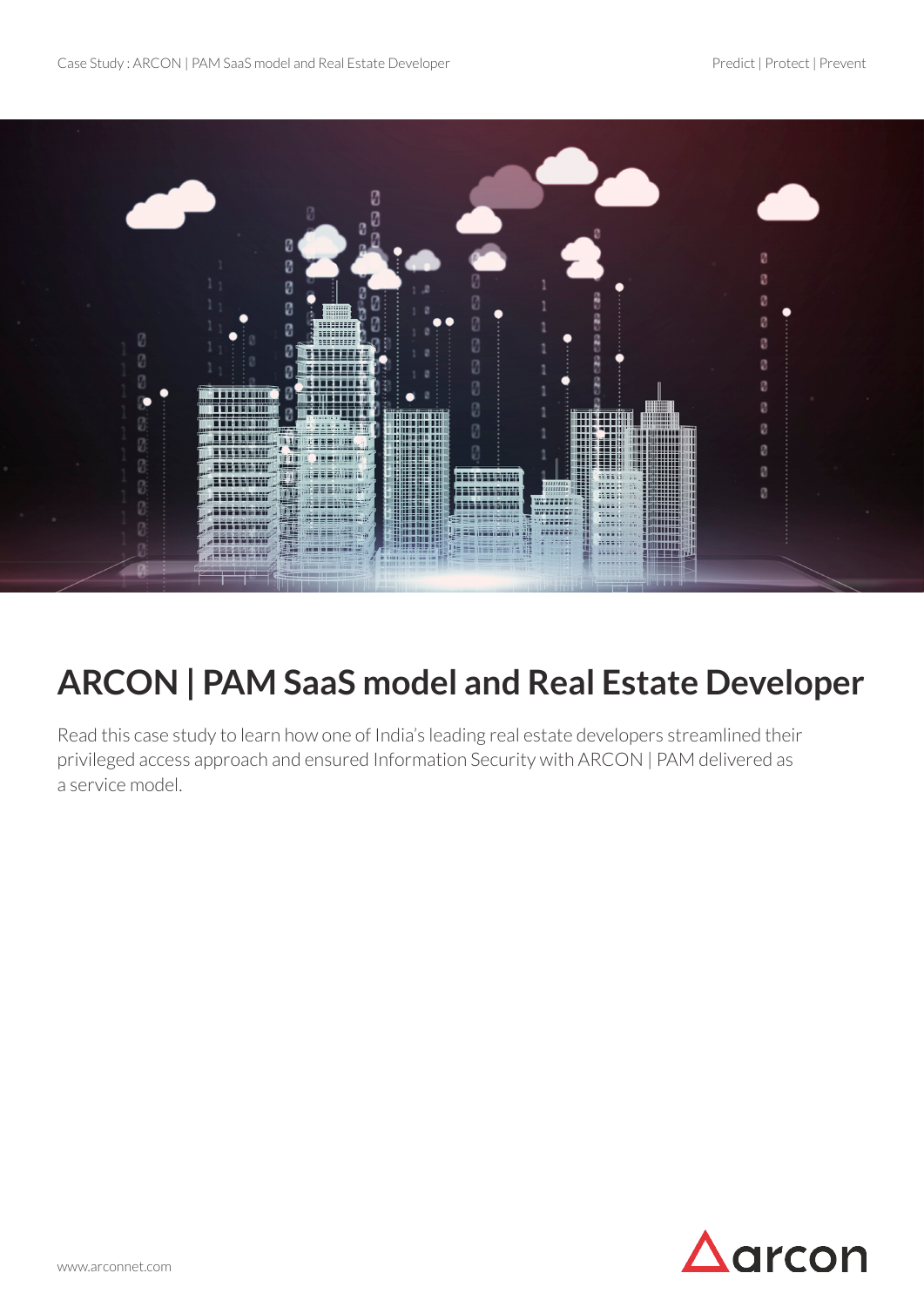#### **about our client**

Our client is one of the largest real estate firms in India. This organization has developed 54+ million of Sq. Ft of Commercial, Residential, Retail, Hospitality, Services, Educational, and Industrial warehouse spaces across the nation.

### **the context**

Our client has several specialist departments to conduct day-to-day operations. Being at the forefront of digitalization, the organization has a vast IT infrastructure that includes four data centers in four cities: Mumbai, Bengaluru, Hyderabad and Chennai.

The IT unit consists of multiple teams comprising hundreds of privileged users and devices located in four datacenters. Earlier, (before deploying privileged access management solution), named accounts were being used to access servers. The privileged passwords were changed manually.

Moreover, our client required a robust mechanism to maintain privileged session logs and receive session alerts in real-time.

In order to ensure robust monitoring of the privileged users, including third party vendors, password management and complete audit trails of privileged sessions, our client's IT security and risk assessment team decided to adopt ARCON's PAM delivered as a service model.

## **PAM delivered as a service**

More and more organizations are opting for PAM delivered as a service model. Faster deployments, lower set-up costs, and efficiency are the three essential components for SaaS adoption as one size fits all approaches do not hold true in the current privileged access management context.

Besides, our client had a list of requirements to secure their privileged access environments and ensure compliance with regulatory mandates. The following were the requirements:

- Secure third-party access to systems
- Privileged Password management
- Logs management, reporting and audit trails
- Continuous monitoring of the privileged session
- Regulatory Compliance
- Centralized governance



01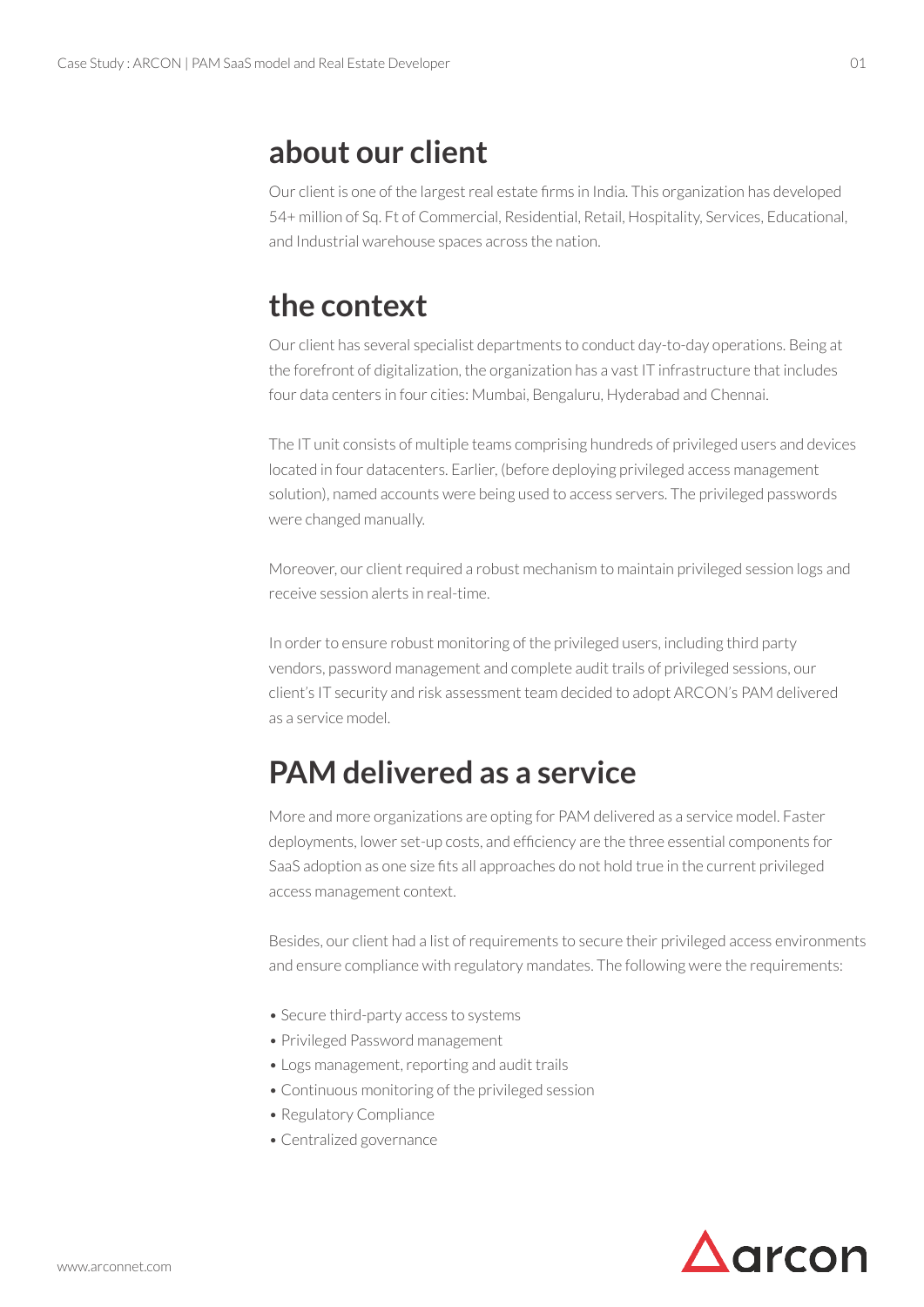With ARCON | PAM Saas model, our client can connect data centres from multiple locations into a single instance of ARCON | PAM and privileged accounts can be managed from one central console.

## **How the solution's robust features helped our client to streamline their privileged access control**

In the table below, let us find out how ARCON | PAM, delivered as a service, addressed and solved daily use-case challenges of all use-cases.

| <b>Features</b>                                                    | <b>ARCON   PAM Solution Capabilities</b>                                                                                                                                                                                                                                                                                                                                                                                                                                                                                                                      |
|--------------------------------------------------------------------|---------------------------------------------------------------------------------------------------------------------------------------------------------------------------------------------------------------------------------------------------------------------------------------------------------------------------------------------------------------------------------------------------------------------------------------------------------------------------------------------------------------------------------------------------------------|
| Password Management                                                | All the privileged passwords are now<br>$\bullet$<br>frequently randomized and stored securely<br>in the Password Vault<br>This automation has put an end to manual<br>$\bullet$<br>control of critical passwords and minimized<br>chances of human error<br>Password Vault has enabled our client to<br>$\bullet$<br>comply with the requirements as mandated<br>by regulators                                                                                                                                                                               |
| Centralized Governance                                             | One Admin Console' provides administrative<br>$\bullet$<br>access to enterprise technology platforms,<br>which include various devices, oper-<br>aing systems, databases, and networking<br>appliances<br>It ensures rule and role-based access to<br>target systems including third party secure<br>access                                                                                                                                                                                                                                                   |
| Monitoring of<br>Privileged users                                  | The seamless 'Session Monitoring' of each<br>$\bullet$<br>privileged session enabled our client to<br>continuously track all privileged activities in<br>the enterprise network                                                                                                                                                                                                                                                                                                                                                                               |
| Log Management,<br><b>Customized Reporting</b><br>and Audit Trails | Logs management and a reporting engine<br>$\bullet$<br>are helping to keep track of the servers and<br>privileged users<br>There is a complete audit trail of the<br>$\bullet$<br>actions performed by any shared privilege<br>user, mapped to the end-user as well as his<br>machine or device from where the access is<br>initiated<br>The reports and analytical tools further help<br>$\bullet$<br>to capture the audit trails and showcase the<br>outputs in an easy to understand format,<br>thereby improving decision making for the<br>administrator |

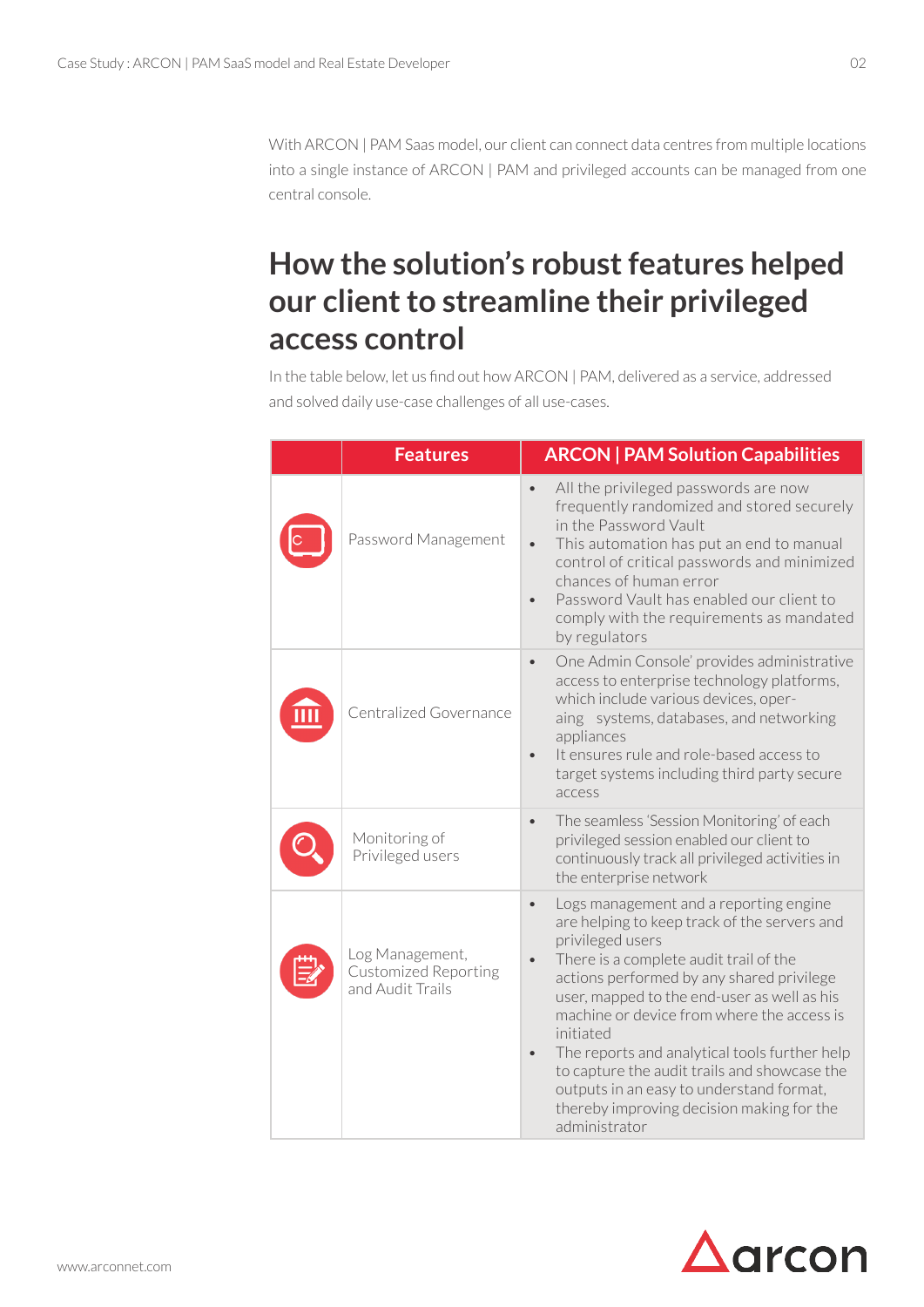### **conclusion**

- After the implementation of ARCON | PAM delivered as a service, the task of managing and monitoring the privilege IDs became easier
- As our client opted for PAM delivered as a service model, there were no dependencies for hardware requirement, therefore the implementation process was fast and seamless
- The architecture, built-in high availability and enterprise-grade features enables the platform to support multi-cloud, multi-tenancy and third-party remote access use-cases